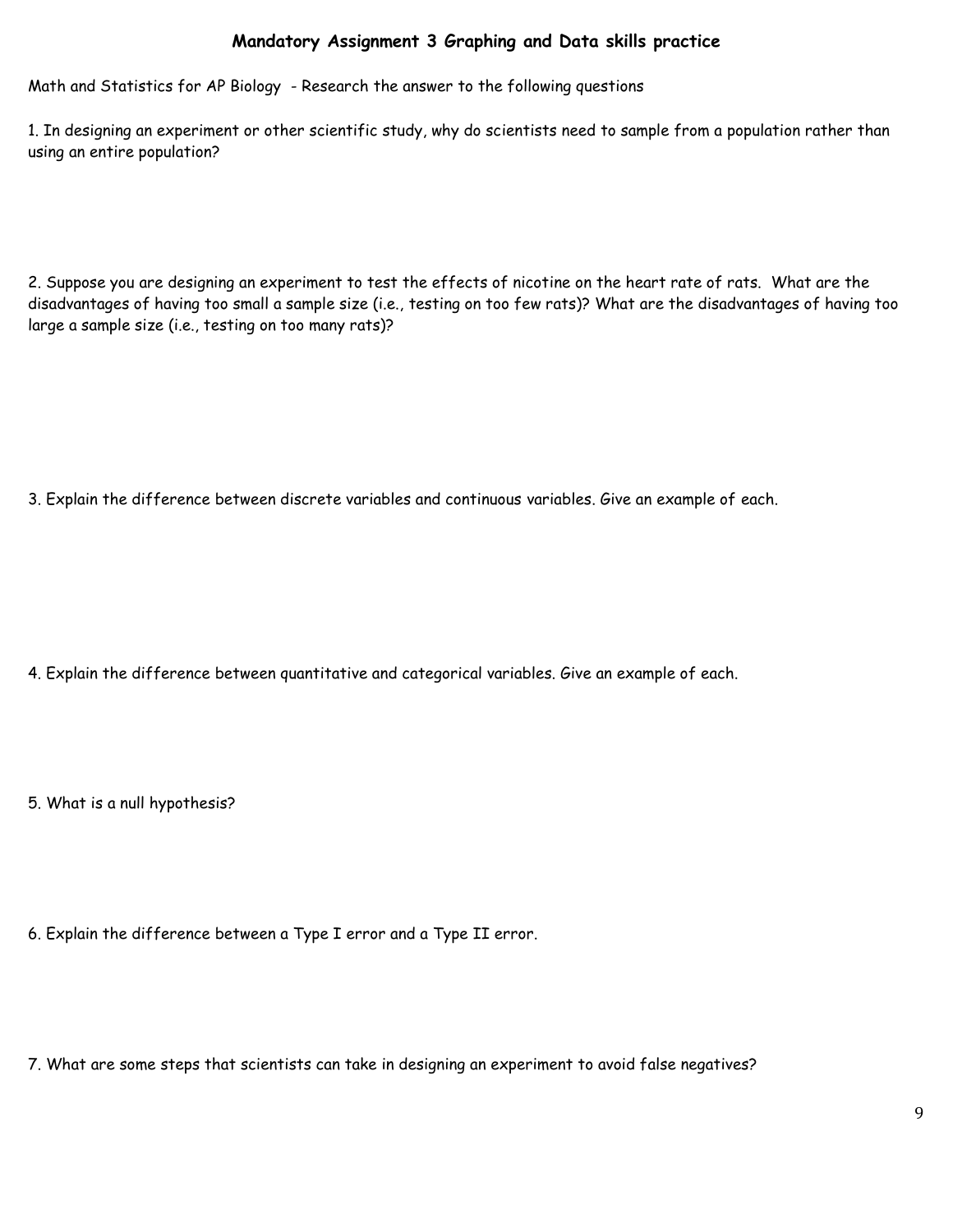

## **INTRODUCTION**

**Graphing** is an important procedure used by scientists to display the data that is collected during a controlled experiment. **Line graphs** must be constructed correctly to accurately portray the data collected. Many times the wrong construction of a graph detracts from the acceptance of an individual's hypothesis

A graph contains five major parts:

- a. **Title**
- b. **The independent variable**
- c. **The dependent variable**
- d. **The scales for each variable**
- e. **A legend**
- The **TITLE**: depicts what the graph is about. By reading the title, the reader should get an idea about the graph. It should be a concise statement placed above the graph.
- The **INDEPENDENT VARIABLE**: is the variable that can be controlled by the experimenter. It usually includes time (dates, minutes, hours, etc.), depth (feet, meters), and temperature (Celsius). This variable is placed on the X axis (horizontal axis).
- The **DEPENDENT VARIABLE**: is the variable that is directly affected by the independent variable. It is the result of what happens because of the independent variable. Example: How many oxygen bubbles are produced by a plant located five meters below the surface of the water? The oxygen bubbles are dependent on the depth of the water. This variable is placed on the Y-axis or vertical axis.
- The **SCALES** for each Variable: In constructing a graph one needs to know where to plot the points representing the data. In order to do this a scale must be employed to include all the data points. This must also take up a conservative amount of space. It is not suggested to have a run on scale making the graph too hard to manage. The scales should start with 0 and climb based on intervals such as: multiples of 2, 5, 10, 20, 25, 50, or 100. The scale of numbers will be dictated by your data values.
- The **LEGEND**: is a short descriptive narrative concerning the graph's data. It should be short and concise and placed under the graph.
- The **MEAN** for a group of variables: To determine the mean for a group of variables, divide the sum of the variables by the total number of variables to get an average.
- The **MEDIAN** for a group of variables: To determine median or "middle" for an even number of values, put the values in ascending order and take the average of the two middle values. e.g. 2, 3, 4, 5, 9, 10 Add 4+5 (2 middle values) and divide by 2 to get 4.5
- The **MODE** for a group of variables: The mode for a group of values is the number that occurs most frequently. e.g. 2, 5, 8, 2, 6, 11 The number 2 is the mode because it occurred most often (twice)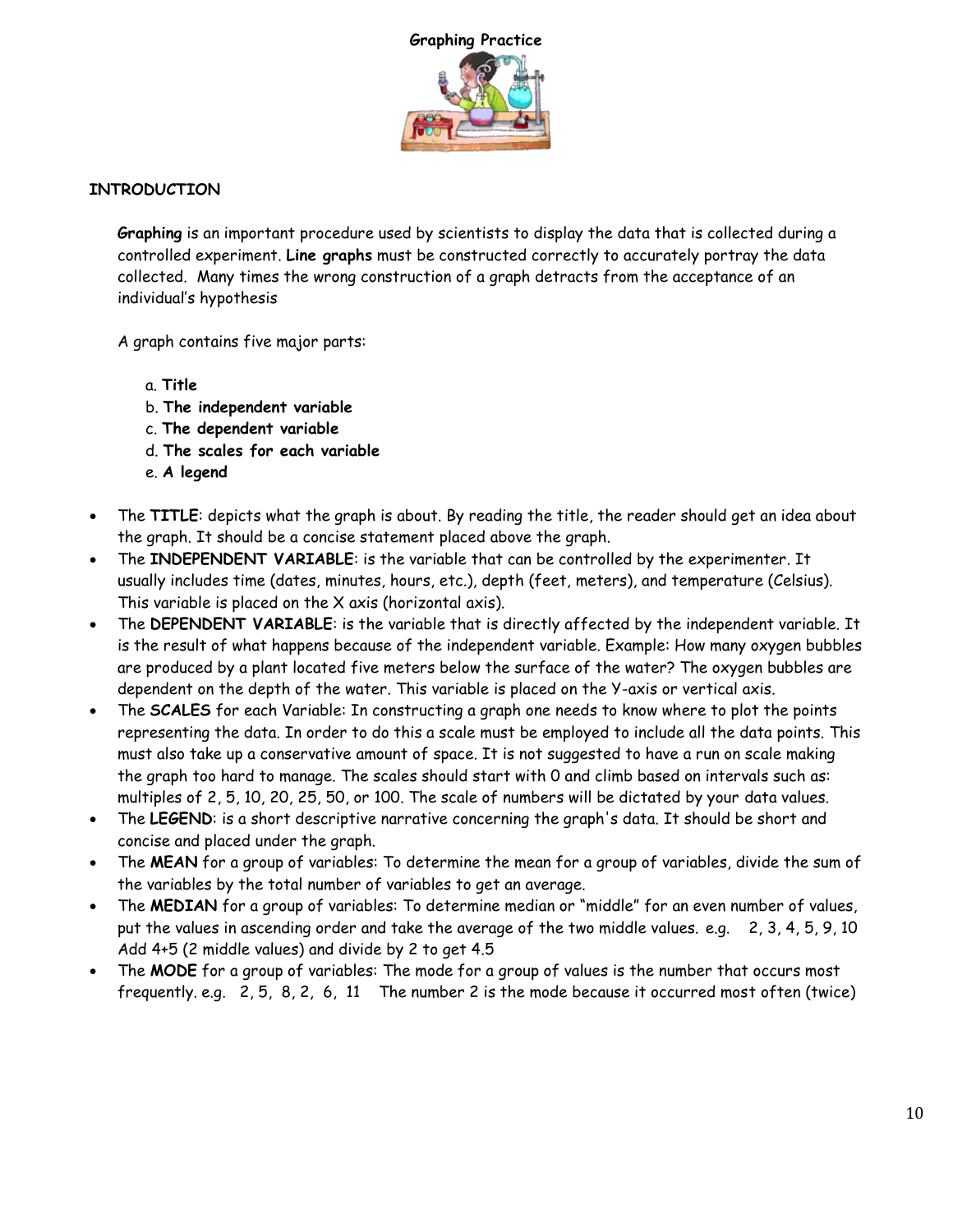#### **Problem A**:

Using the following data, answer the questions below and then construct a line graph.

|    | Depth in meters Number of Bubbles / minute Plant A Number of Bubbles / minute Plant B |    |
|----|---------------------------------------------------------------------------------------|----|
|    | 29                                                                                    | 21 |
| 5  | 36                                                                                    | 27 |
| 10 | 45                                                                                    | 40 |
| 16 | 32                                                                                    | 50 |
| 25 | 20                                                                                    | 34 |
| 30 | 10                                                                                    | 20 |

1. What is the dependent variable and why?

2. What is the independent variable and why?

3. What title would you give the graph?

4. What are the mean, median, and mode of all 3 columns of data?

| a). Depth:           | Mean | Median | Mode |
|----------------------|------|--------|------|
| b). Bubble Plant A.: | Mean | Median | Mode |
| c). Bubbles Plant B: | Mean | Median | Mode |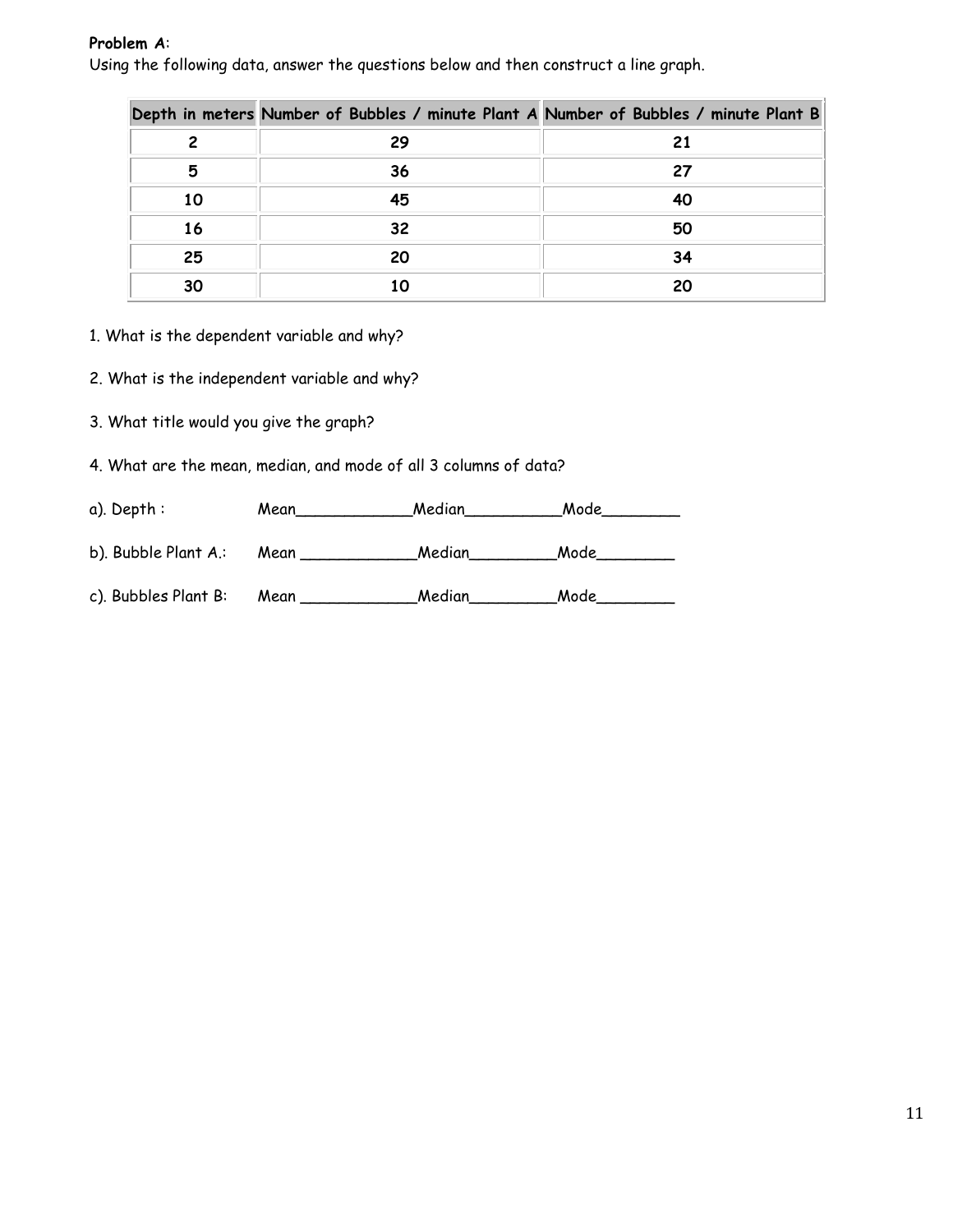

LEGEND: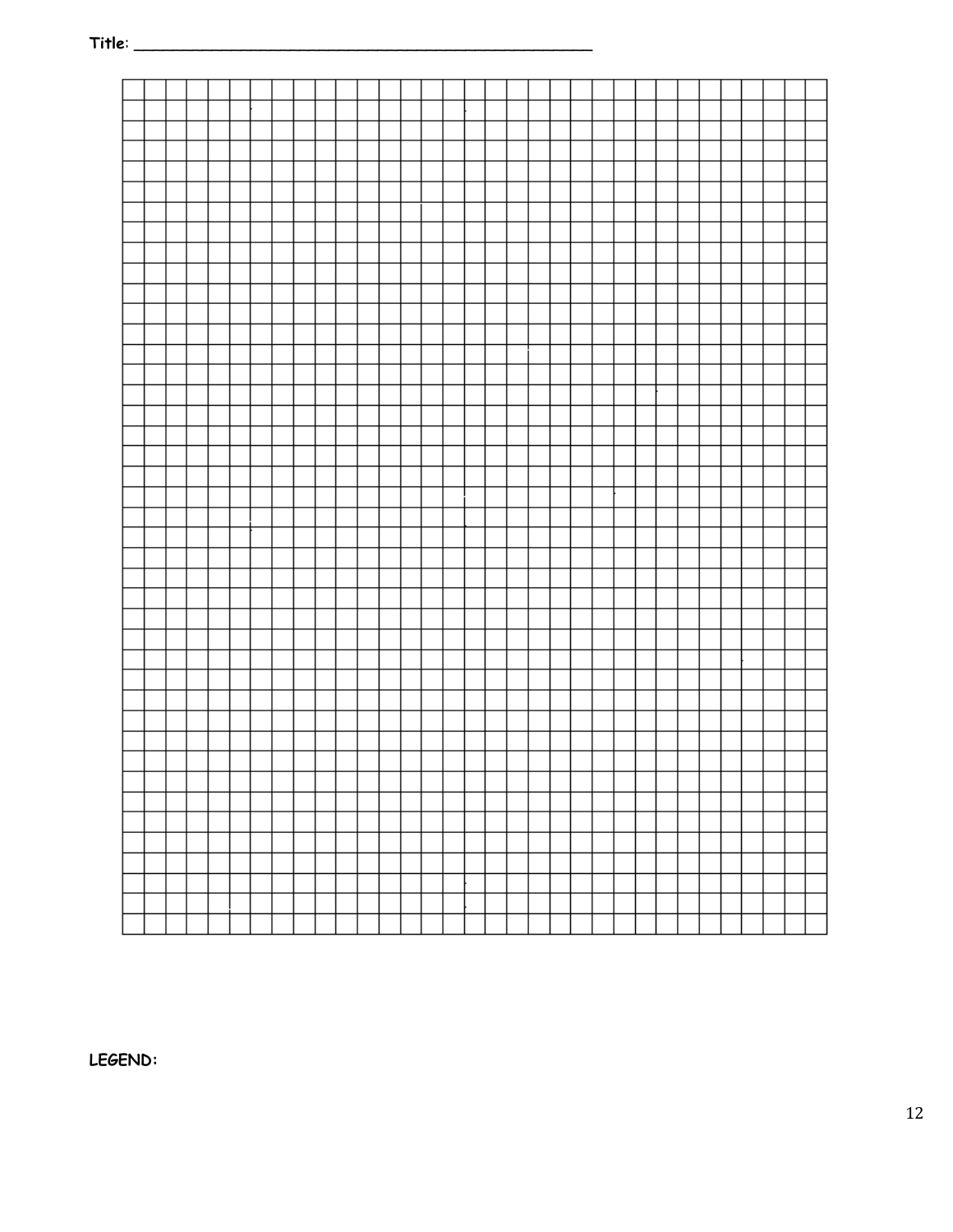#### **Problem B:**

Diabetes is a disease affecting the insulin producing glands of the pancreas. If there is not enough insulin being produced by these cells, the amount of glucose in the blood will remain high. A blood glucose level above 140 for an extended period of time is not considered normal. This disease, if not brought under control, can lead to severe complications and even death.

Answer the following questions concerning the data below and then graph it.

|     | Time After Eating hours Glucose ml / Liter of Blood Person A Glucose ml / Liter of Blood Person B |     |
|-----|---------------------------------------------------------------------------------------------------|-----|
| 0.5 | 170                                                                                               | 180 |
|     | 155                                                                                               | 195 |
| 1.5 | 140                                                                                               | 230 |
| 2   | 135                                                                                               | 245 |
| 2.5 | 140                                                                                               | 235 |
| 3   | 135                                                                                               | 225 |
|     | 130                                                                                               | 200 |

- 1. What is the dependent variable and why?
- 2. What is the independent variable and why?
- 3. What title would you give the graph?
- 4. Which, if any, of the above individuals (A or B) has diabetes?
- 5. What data do you have to support your hypothesis?

6. If the time period were extended to 6 hours, what would the expected blood glucose level for Person B?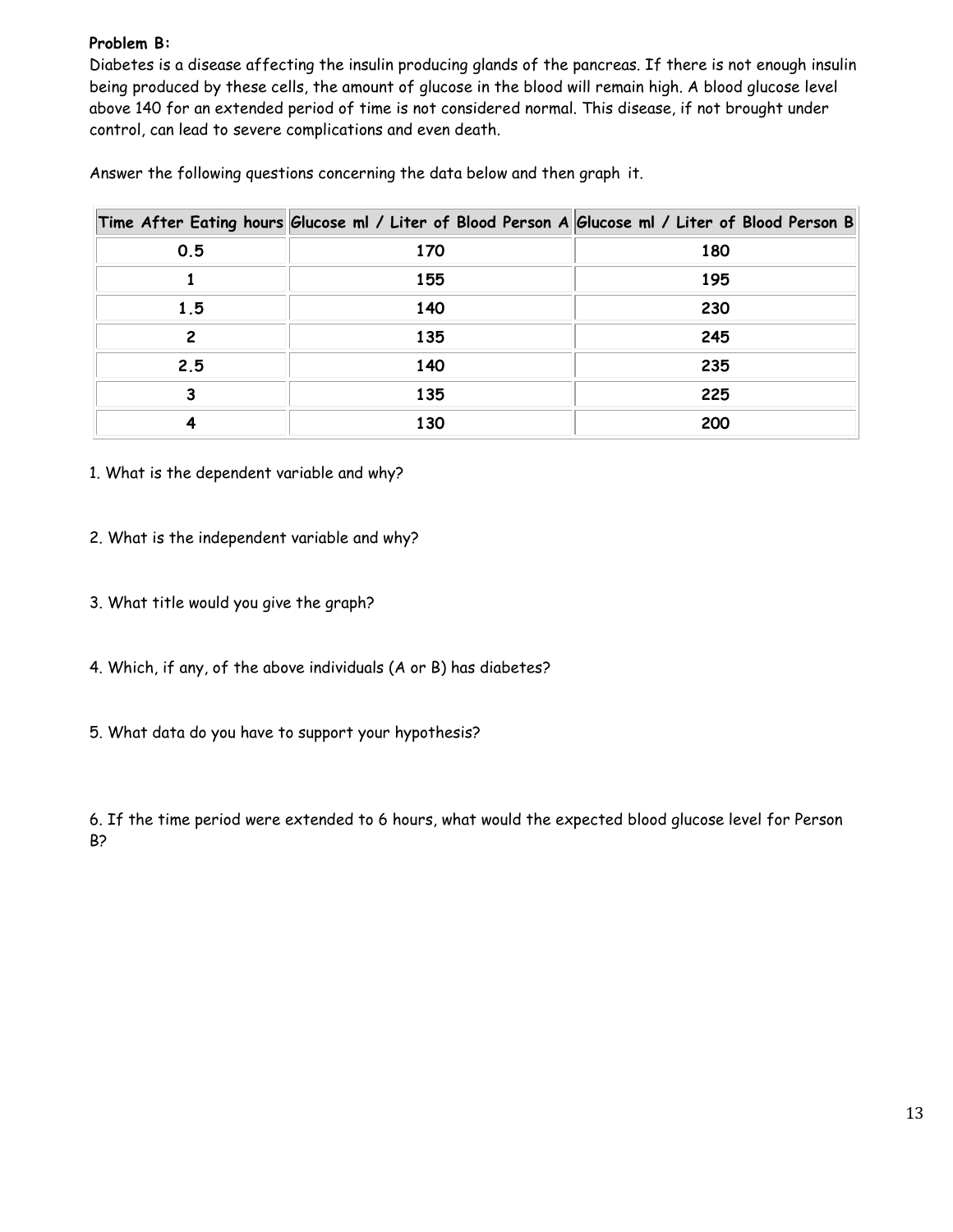LEGEND: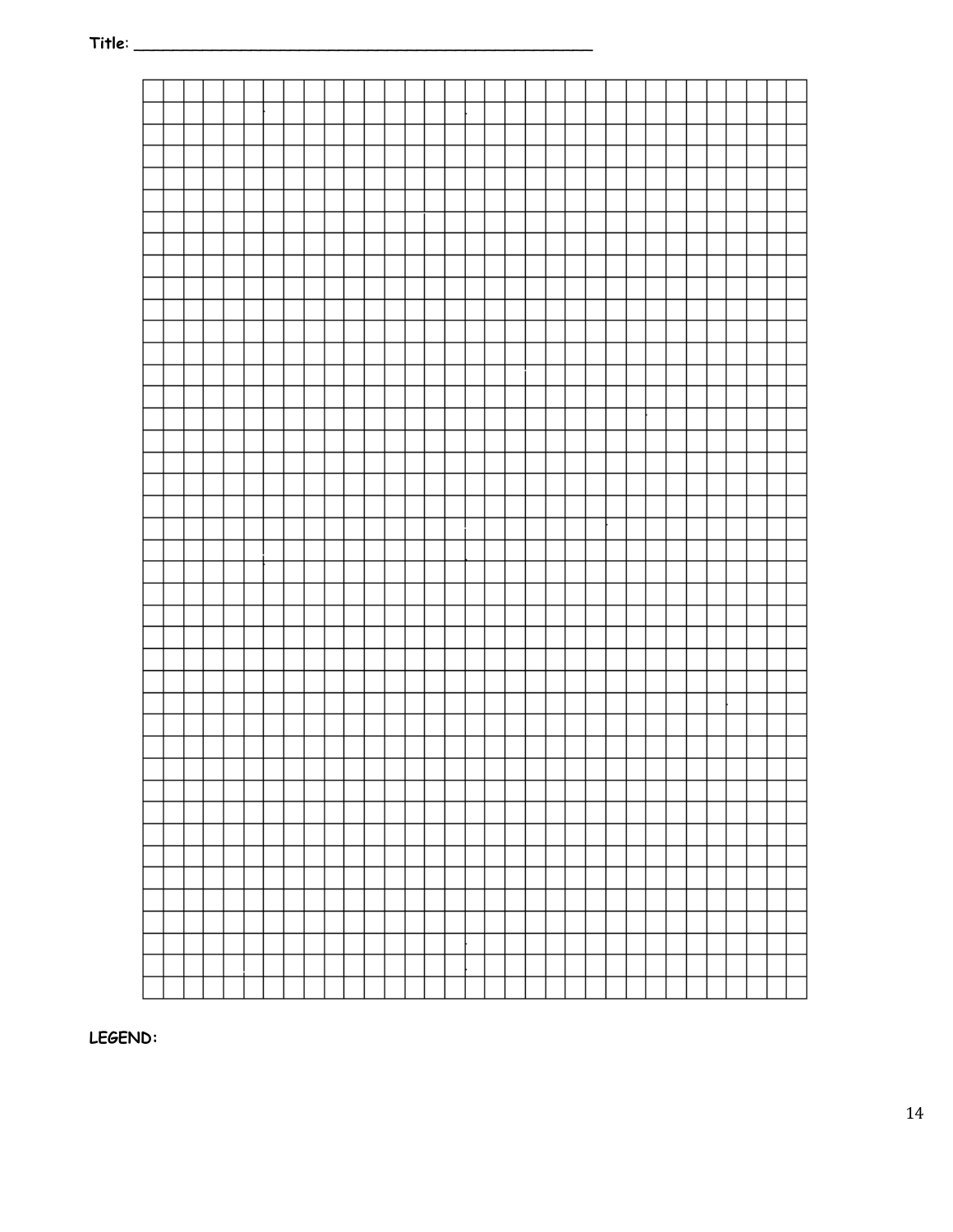## **Problem C**

Temperatures were obtained in November in a fairly arid area of Nevada. At two different sites, temperature readings were taken at a number of heights above and below the soil surface. One site was shaded by a juniper (a plant) whereas the other was not.

| אומה |
|------|
|------|

| Condition    | Height in cm from<br>soil surface | Temp. in Co -<br><b>Beneath Forest</b><br>Cover | Temp in Co -<br><b>Unshaded Field</b> |
|--------------|-----------------------------------|-------------------------------------------------|---------------------------------------|
| Air          | 150                               | 18                                              | 20                                    |
| Air          | 90                                | 18                                              | 21                                    |
| Air          | 60                                | 18                                              | 20                                    |
| Air          | 30                                | 18                                              | 21                                    |
| Soil surface | 0                                 | 16                                              | 33                                    |
| Humus        | -6                                | 12                                              | 19                                    |
| Mineral      | $-15$                             | 9                                               | 15                                    |
| Mineral      | $-30$                             | $\overline{7}$                                  | 12                                    |

Construct a line graph and plot the data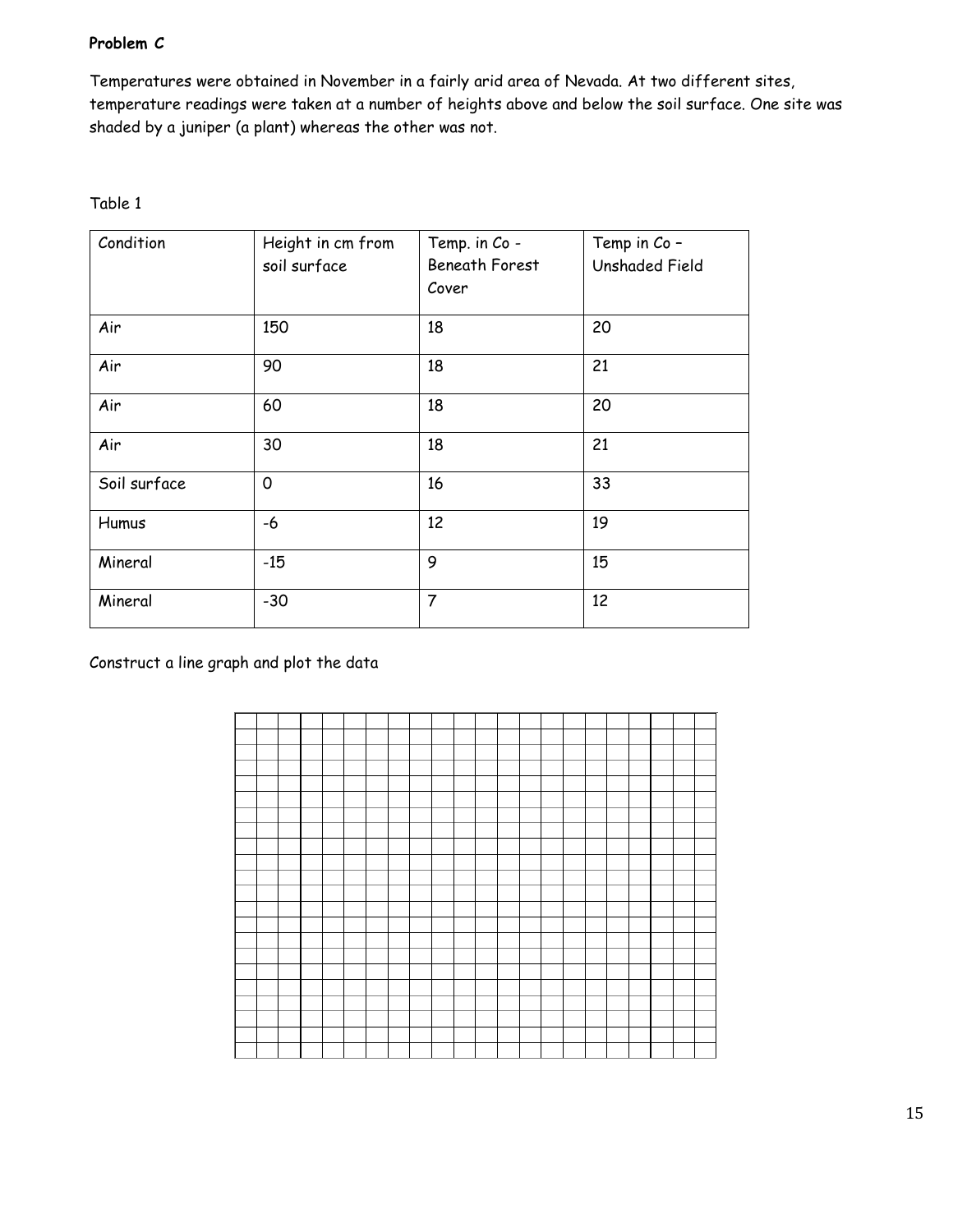## **Problem D**

A researcher interested in the disappearance of fallen leaves in a deciduous forest carried out a field experiment that lasted nearly a year. She collected all the leaves from 100 plots scattered throughout the forest. She measured the amount of leaves present in November, May and August. The percentages reflect the number of leaves found, using the November values as 100 percent.

| Collection | Ash   | Beech             | Elm   | Hazel | Oak               | Willow |
|------------|-------|-------------------|-------|-------|-------------------|--------|
| Date       |       |                   |       |       |                   |        |
| November   | 4271g | 3220g             | 3481q | 1723g | 5317 <sub>g</sub> | 3430q  |
|            | 100%  | 100%              | 100%  | 100%  | 100%              | 100%   |
| May        | 2431g | 3190 <sub>q</sub> | 1739q | 501q  | 4401 <sub>q</sub> | 1201q  |
|            | 57%   | 91%               | $\%$  | $\%$  | 83%               | 35%    |
| August     | 1376g | 2285g             | 35q   | 62q   | 1759 <sub>q</sub> | 4g     |
|            | 32%   | 71%               | $\%$  | $\%$  | 33%               | 0.1%   |

#### **Complete the table by calculating the missing percentages**

#### **Construct a line graph for the ash and elm leaves**

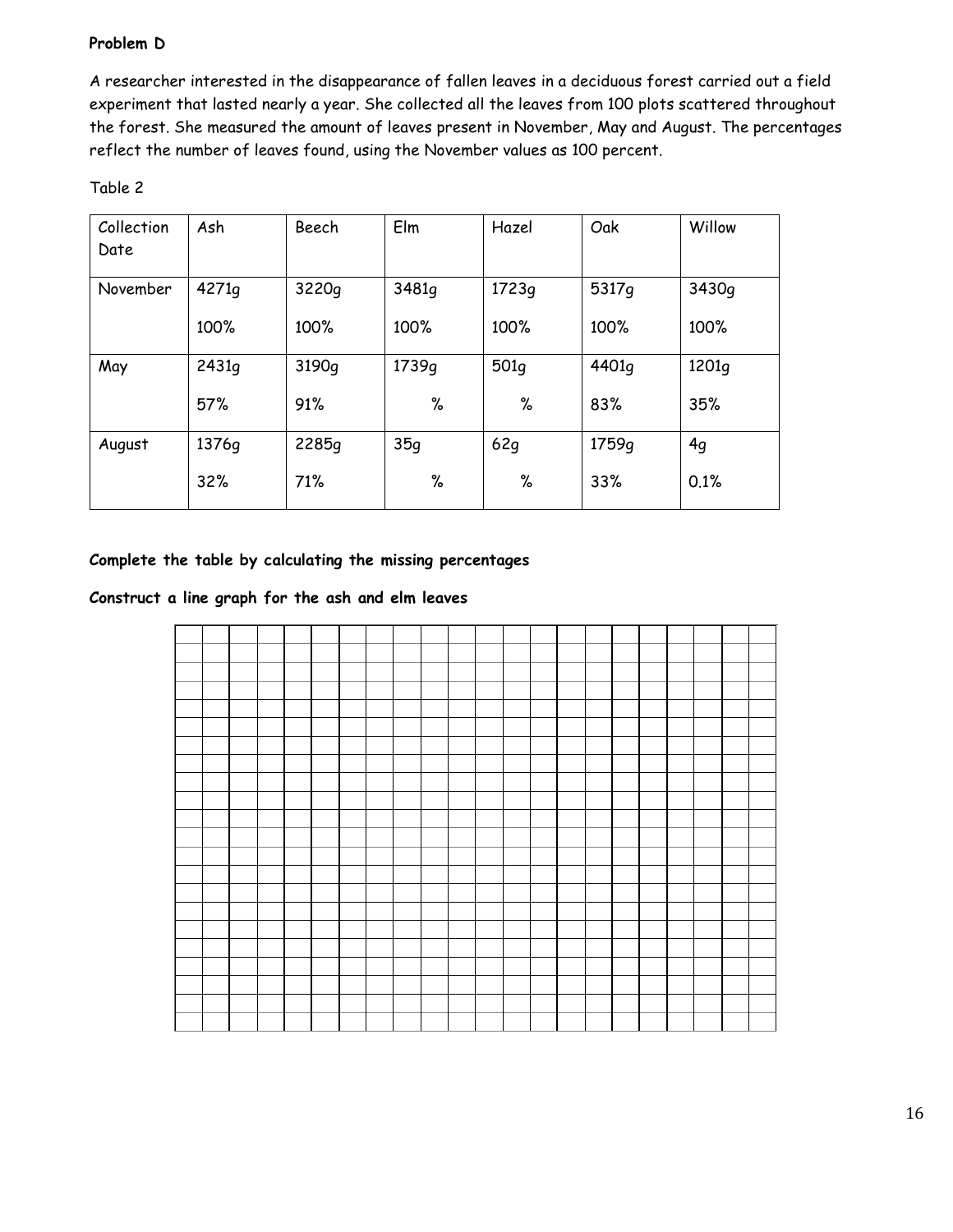## **Problem E**

A species of insect has been accidentally introduced from Asia into the US. The success of this organism depends on its ability to find a suitable habitat. The larval stage is very sensitive to changes in temperature, humidity and light intensity. Expose to situations outside the tolerance limits results in a high mortality(death) rate. Study the data table below.

| Temp. | Mortality   | Relative    | Mortality           | Light          | Mortality   |
|-------|-------------|-------------|---------------------|----------------|-------------|
| (oC)  | $(\%)$      | Humidity(%) | $(\%)$              | intensity (fc) | $(\%)$      |
| 15    | 100         | 100         | 80                  | 300            | $\mathbf 0$ |
| 16    | 80          | 90          | 10                  | 400            | $\mathbf 0$ |
| 17    | 30          | 80          | $\mathsf{O}\xspace$ | 600            | 10          |
| 18    | 10          | 70          | $\mathsf{O}\xspace$ | 800            | 15          |
| 19    | $\mathbf 0$ | 60          | $\mathsf{O}\xspace$ | 1000           | 20          |
| 20    | $\mathbf 0$ | 50          | 50                  | 1200           | 20          |
| 21    | $\mathbf 0$ | 40          | 70                  | 1400           | 90          |
| 22    | $\mathbf 0$ | 30          | 90                  | 1600           | 95          |
| 23    | 20          | 20          | 100                 | 1800           | 100         |
| 24    | 80          | $10\,$      | 100                 | 2000           | 100         |
| 25    | 100         | $\mathbf 0$ | 100                 |                |             |

Table 3